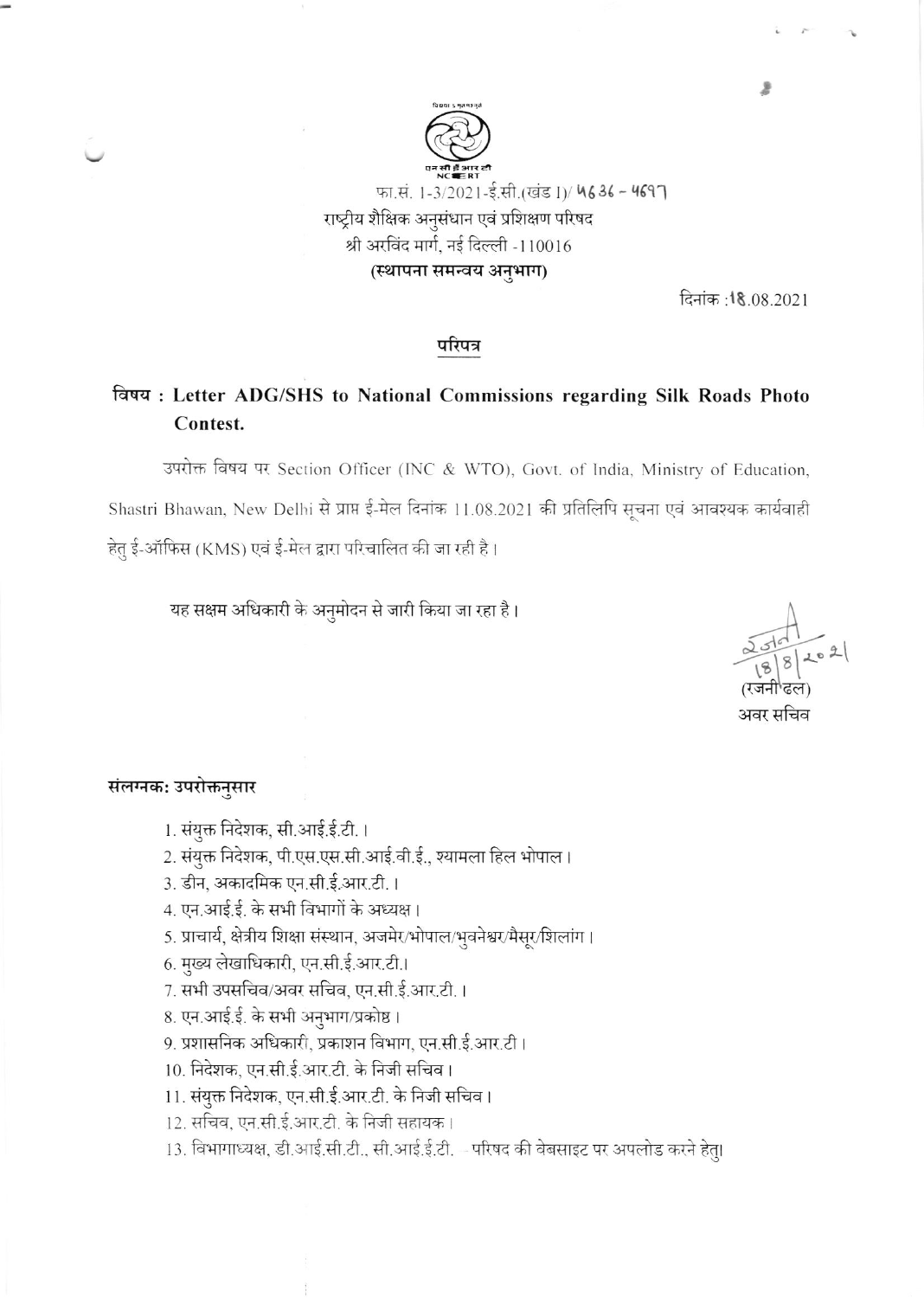$\geq$ r-.<br>2  $\frac{2}{1}$ 

 $\epsilon$ 

of 2

J

Nd t0: ε' 1707/11/8

Em:iil Sridhar Srivastava

 $7<sub>10</sub>$ 

# Ft 1: Letter ADG/SHS to National Commissions regarding Silk Roads Photo Contest

From : Vipin Kumar <jscord-education@nic.in> **Subject:** Fwd: Letter ADG/SHS to National Commissions regarding Silk Roads Photo Contest To : RajeshSamplay US <rsamplay.edu@nic.in>, Worthing Marchang <worthing.mc@gov.in>, cm@nios.ac.in, R.C. Meena <r.cmeena@gov.in>, Sridhar Srivastava <director.ncert@nic.in>, commissionernvs@yahoo.com, MANIK < manik. mandal@nic.in >, Manoj Ahuja <chmncbse@nic.in>, kvs commissioner <kvs.commissioner@gmail.com>, Nidhi Panday <commissioner-kvs@gov. in >, rl0samplay@gmail.com, rashiadg@gmail.com, Vinayak Garg <commissioner. nvs@gov. in >, rajnishkumarl9Tl@gmail.com, Ms Geetu loshi <sup>&</sup>lt;g.sjoshi@nic. in >, ee lsection@gmail.com, dirdae2020@gmail.com, sankha roy <sankha.roy@nic.in>, Santosh sarangi <asseleducation@gov.in>, L Sweety Changsan <lschangsan@nic.in>, MANEESH GARG IAS <maneesh.garg@nic.in>, Santosh Kumar Yadav <yadavsk.up@nic.in>, Purnendu Kishore Banerjee <pk.banerjee@nic.in>, RAHUL PACHORI < rahul.pachori@gov.in>, R.C. Meena <r.cmeena@nic.in>, ram charan <rc.meena@nic.in>, SHIPRA SHARMA <eel.section-edu@gov.in >  $\not\!\!\!D$  ,  $\partial^\lambda$ Wed, Aug 11, 2021 02:52 PM 1 attachment  $-1.7-1.7$  $*$   $\frac{1}{3}$   $\frac{1}{2}$ 4 s  $\downarrow$  $\dot{\zeta}$  $f^{\circ}$  ( $\geq$  )  $\sim$   $\sim$   $\sim$   $\sim$   $\sim$   $\sim$  $CEC$  $\sqrt{2}$ From: "Indian National Commission" <inc.edu@nic.in>  $C_1$   $T'$ 16 डायरी सं. م<br>ا ا  $\mathcal{A}$  $\mathcal{U}$  $\setminus$ 

To: "Rakesh Ranjan" <ashe-mhrd@gov.in>, "Vineet Joshi" <ashe-mbe@gov.in>, "Mrs Kamini" <jshe-mhrd@nic.in>, "Darshana Dabral" <jsfa.edu@gov.in>, "Mrutyunjay Behera" <mrutyunjay.b@nic.in>, "Vipin Kumar" <jscord-education@nic.in>, "L Sweety Changsan" <lschangsan@nic.in>, "MANEESH GARG lAS" <maneesh.garg@nic.in>, "Santosh Kumar Yadav" <yadavsk.up@nic.in>, "R.C. Meena" <r.cmeena@gov.in>, "Purnendu Kishore Banerjee" <pk.banerjee@nic.in>, "Santosh sarangi" <santosh.sarangi@nic.in>, "g joshi" <g.joshi@unesco.org>, "LILY PANDEYA" <lily.pandeya@gov.in>, "Vikram Sahay" <jspnamoib@gov.in>, "SK Varshney" <skvdst@nic.in>, "VIRENDRA KUMAR MALHOTRA" <ms@icssr.org>, "Purnendu Kant, DS MoTextiles" <purnendu.kant@nic.in>, "Chairman UGC" <cm.ugc@nic.in>, aictecm@gmail.com

8/11/2021. 3:05 PM